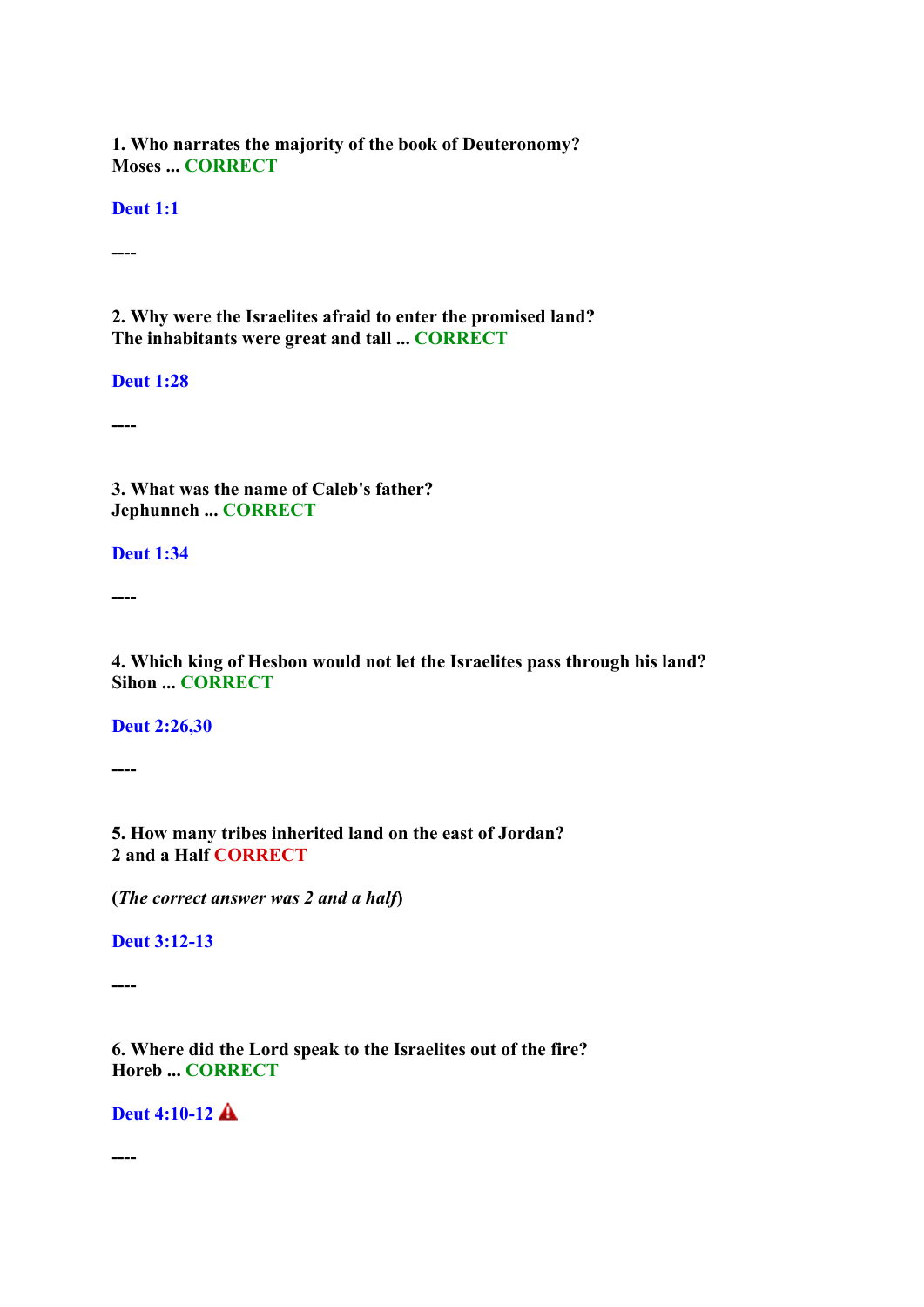**7. How many cities of refuge were on the east side of Jordan? 3 ... CORRECT**

**Deut 4:41-43**

**----**

**8. On what were the Ten Commandments written? Two tables of stone ... CORRECT**

**Deut 5:22**

**----**

**9. What did the Israelites do whilst Moses was receiving the Ten Commandments from God? Made a molten calf ... CORRECT**

**Deut 9:15-16**

**----**

**10. Which tribe of Israel received no inheritance? Levi ... CORRECT**

**Deut 10:9**

**----**

**11. According to the law, why could the Israelites not eat blood? God said, "the blood is the life." ... CORRECT**

**Deut 12:23**

**----**

**12. Which living creatures in the water were deemed unclean? Those without fins and scales ... CORRECT**

**Deut 14:9**

**----**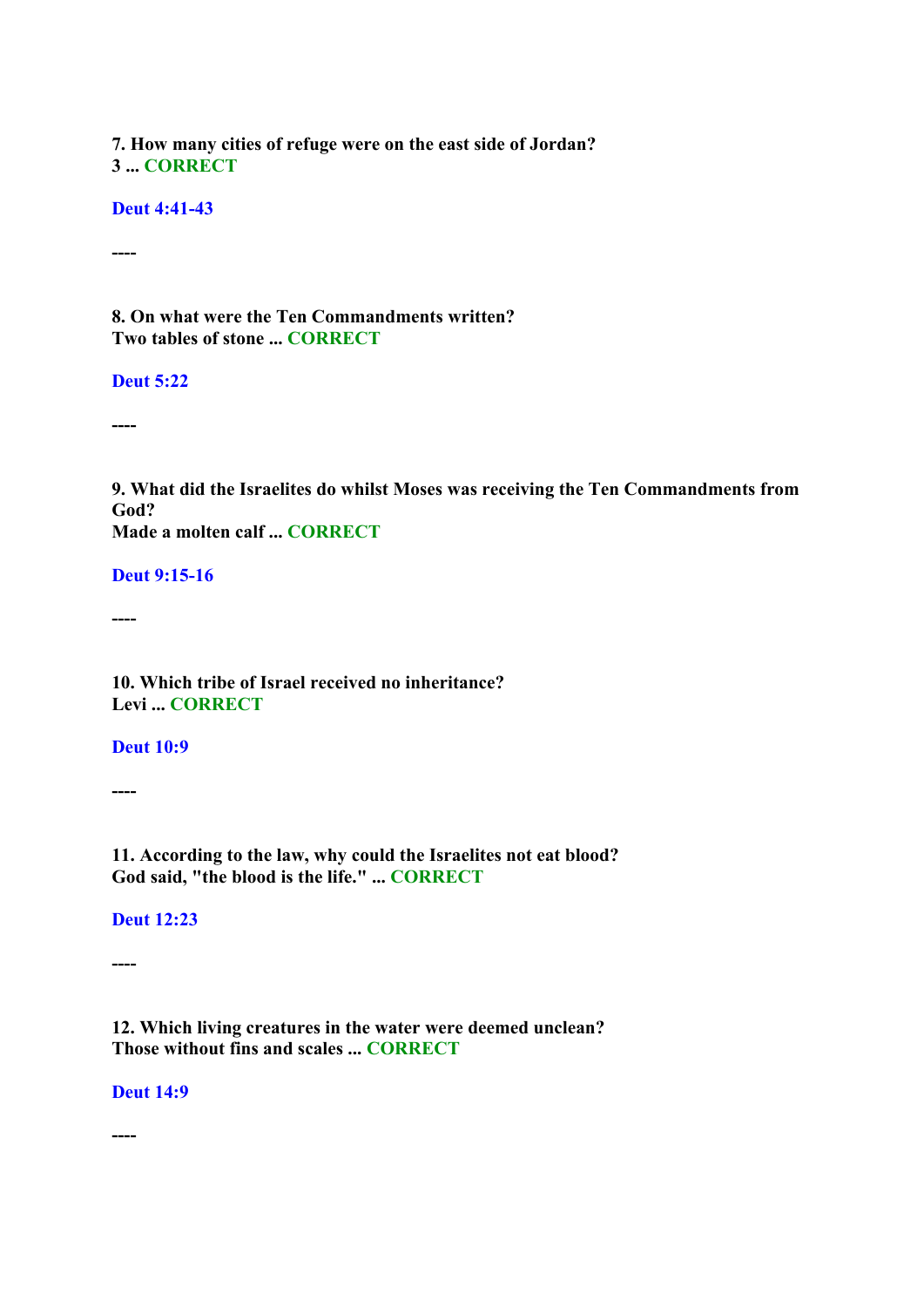**13. Which of the following birds is deemed clean? Quail .. CORRECT**

**(***The correct answer was Quail***)**

**Deut 14:11-20**

**----**

**14. Which year is the Lord's year of release? 7th ... CORRECT**

**Deut 15:1-2**

**----**

**15. In which month is the Passover? Abib ... CORRECT**

**Deut 16:1**

**----**

**16. Of what three things should a king not have multiples? Horses, wives, money ... CORRECT**

**Deut 17:16-17**

**----**

**17. What should the Israelites not destroy when they besiege a city? Trees for meat ... CORRECT**

**Deut 20:19-20**

**----**

**18. What must an Israelite do when building a new house? Build battlement around the roof ... CORRECT**

**Deut 22:8**

**----**